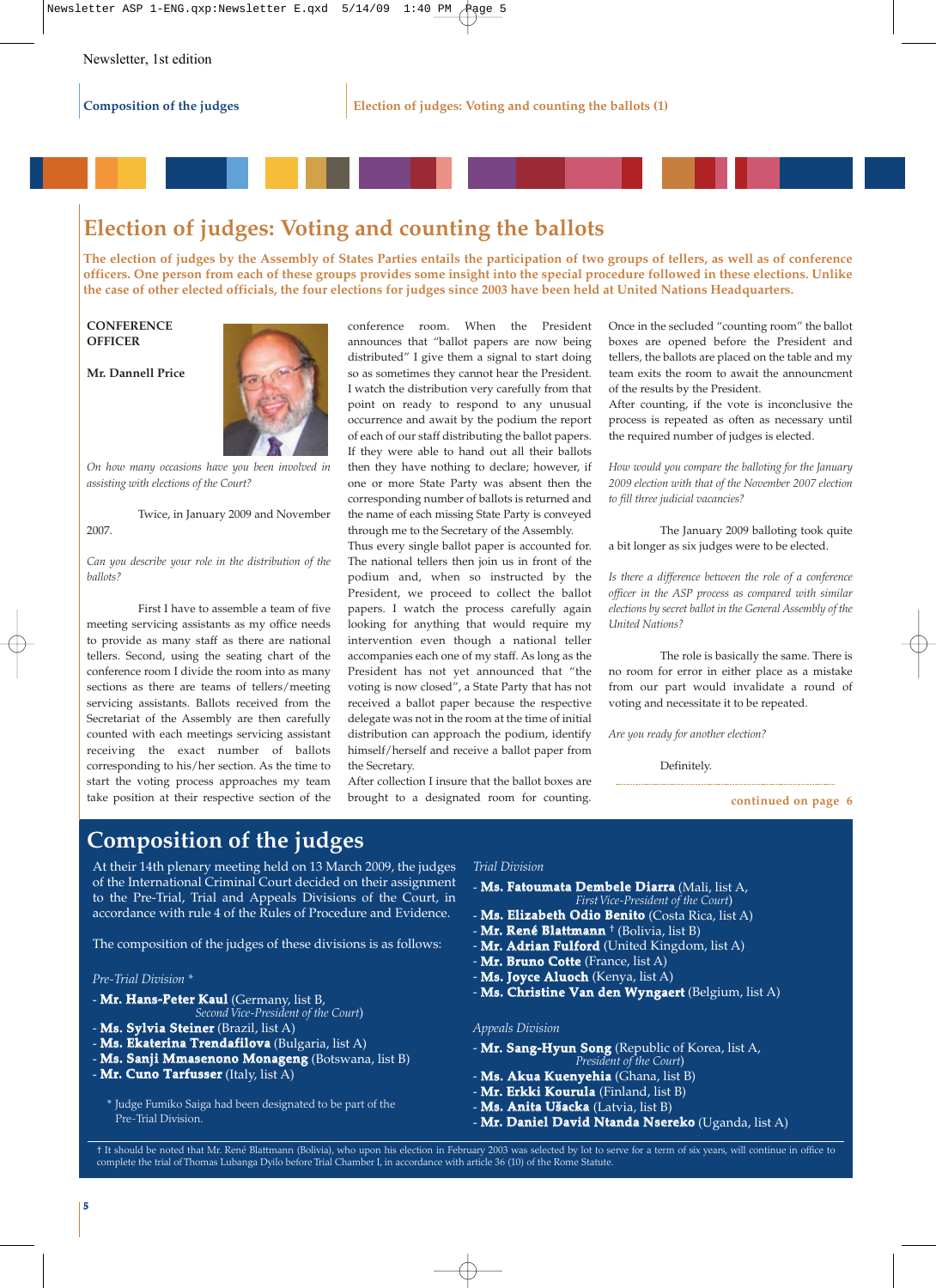## **Election of judges: Voting and counting the ballots (2)**

## **NATIONAL TELLER**

**Ms. Eva Šurková Third Secretary Permanent Mission of Slovakia to the United Nations**



*What are some of your regular functions as a delegate?*

As a human rights expert with our Permanent Mission to the United Nations in New York I deal with all of the human rights issues, international human rights law, international humanitarian law, etc. I cover sessions of the Economic Social and Cultural Committee of the United Nations General Assembly but also some items on the agenda of the United Nations Security Council. Furthermore, I perform the duties of an election officer.

*What were your expectations of the role as national teller?*

This was my first experience in an electoral process as a teller. In 2007 I had already participated as a delegate for the previous elections of judges for the Court; at that time I told myself that it would be interesting to take part in such elections as a teller. So I did not hesitate to volunteer as a teller at the first possible occasion. I was expecting to learn about the electoral process of electing judges for such an important judicial institution. In 2006 I organized an international conference "The International Criminal Court at the beginning of the 21st century" in Slovakia with judge Erkki Kourula, representatives of the International Committee of the Red Cross, the Slovak Ministry of Foreign Affairs and Austrian, Czech and Slovak Faculties of Law. I appreciate participating in any event where I can learn more about the Court, including elections.

*What main differences do you see vis-à-vis other elections held at United Nations Headquarters?*

When compared with other elections held at the UN, I find the elections for judges of the Court to be extremely important. The reason is that the Court was established to help end impunity for the perpetrators of the most serious international crimes defined in the Rome Statute like genocide, war crimes and crimes against humanity. It is therefore in the interest of all States to present the most qualified candidates; the beneficiary of electing the best judges is thus the international community. The personality, qualification, moral character, impartiality and integrity of candidates play a greater role than elsewhere.

*How would you view the ASP process compared with similar elections by secret ballot in the General Assembly in terms of the time involved in the balloting and counting?*

The overall process of electing judges to the Court formally begins 26 weeks before the election with the opening of the nomination period and thus usually takes longer than any other election. The nomination procedure as well as the elections are complicated given the need to comply simultaneously with geographical region and gender criteria, in addition to the list A or list B criteria that relate to the specialization of the candidates. The process must be carried out in accordance with the relevant provisions of the Rome Statute, including possible extensions of the nomination period for up to six weeks when the minimum requirements are not met. Personally, I do not believe that the balloting and counting themselves take that much time. In case candidates do not obtain the required twothirds majority of the votes additional rounds of balloting are held. However, delegates as well as tellers are aware of this fact.

#### *What is the role of a national teller?*

National tellers are delegates from Permanent Missions to the United Nations who have been designated by the Assembly upon the recommendation of the regional groups via the Bureau. They are not nationals of States with candidates. Each of the five regional groups has the right to nominate one teller and they all have equal standing. Being a teller means bearing responsibility for collecting the secret ballots, then together with the Secretariat tellers, counting them correctly and, if necessary, taking decisions on the validity of the ballot in uncertain cases. Being a teller might seem underestimated in some quarters yet it constitutes a very important function with a lot of responsibility. It merits recalling that the President of the Assembly, who presides over the balloting and counting and who is with the tellers during the entire time, is ultimately responsible for the election procedure.

*Given the high number of candidates for the six positions of judges, how long did you expect the voting and counting to last?*

I was expecting the election of both judges and members of the Committee of Budget and Finance (CBF) to take the entire week. Finally it was not that difficult, "just" nine rounds for the election of the judges, elections which took about a day and a half. On the other hand, the need to hold a vote to elect two members of the CBF from the Asian Group was a surprise for me.

*Would you consider the time devoted to the counting of the votes to be lengthy?*

Not at all, it was adequate without any doubt, we even had time for "double counting" the votes, which is key to ensuring an accurate result.

#### *Is there any particular moment you may wish to share?*

I will never forget an emotional moment after the announcement of the election results. While passing near a newly elected judge of a State known for overt expressions of feelings we suddenly received thousands of kisses from the entire delegation! Their joy, emotions and gratitude to all supporting States Parties were truly touching.

*Given that a new election would be held in the coming months to fill a vacancy, if so designated would you have any suggestions to make on the counting process?*

From my point of view the elections were held in an absolutely appropriate manner. The whole electoral process, time allocated for counting and announcing the results – everything was performed in a very professional manner, especially thanks to the President of the Assembly and the staff of the Secretariat. Under these circumstances it was a veritable pleasure to be a teller. I acquired new experiences and met many interesting people. So, as you can imagine I really enjoyed the elections and look forward to the next one.



*From left, second row:* **The national tellers, Mr. Naseer Ahmad Faiq (Afghanistan), Ms. Pilar Serrano (Spain), Ms. Eva Šurková (Slovakia) and Mr. Justin Kisoka (United Republic of Tanzania), prepare to accompany the meeting servicing assistants to collect the ballots. © ICC-CPI**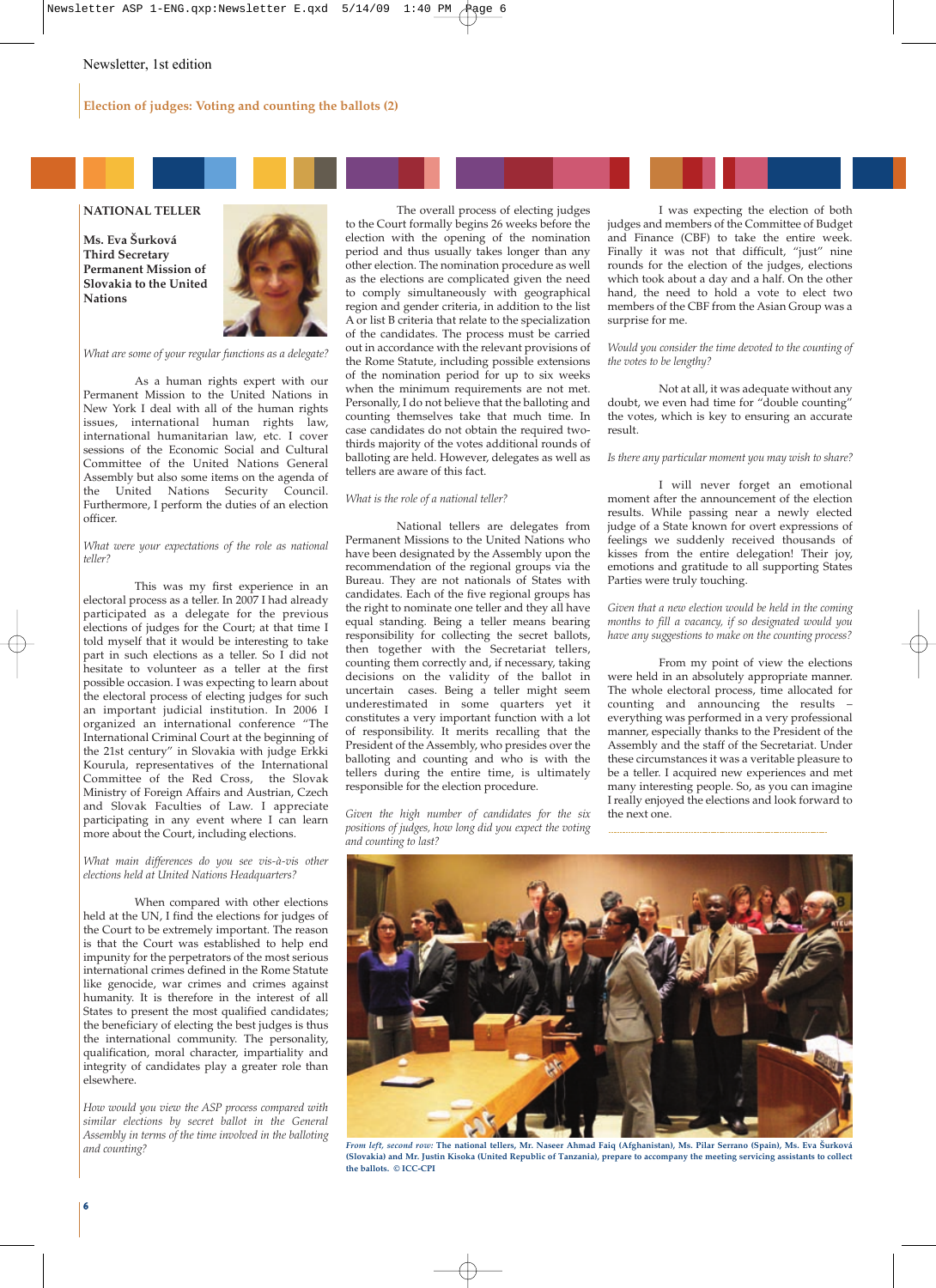

#### **SECRETARIAT TELLER**

**Ms. Gabrijela Filipovi**ć **Secretariat of the Assembly of States Parties**



*How many times have you performed the functions of a Secretariat teller?*

Twice, at the sixth session of the Assembly in November 2007 and at the first resumption of the seventh session, held in January 2009.

*Would you be able to indicate any differences between the elections you took part in?*

There were two main differences. The January 2009 election required more time as six judges were to be elected, as opposed to three in 2007. In addition, in January the Assembly had a round of balloting to elect the two Asian members of the Committee on Budget and Finance as well.

*What was your role as a Secretariat teller in the balloting process?*

My role in the balloting process was to assist the national teller during the counting phase of the election. The ballots were organized into sets of 21 (with one set having 24), each of which was "double counted" (i.e. counted by two tellers separately). The ballots were then divided into five sets and one set was given to each of the five teams of national and Secretariat tellers. The teams then proceeded to different parts of the room to count their respective ballots. This was done in two phases: first, each ballot was checked by the national and Secretariat teller, for validity in terms of the minimum voting requirements. The tellers then turned to counting the votes for each candidate, the national teller reading out the name and the Secretariat teller making the corresponding mark on the counting sheet.

Once the counting was completed the teller's report was filled in, indicating the number of ballots counted, the number of invalid ballots, the number of valid ballots, the number of abstentions, the number of States Parties present and voting as well as the results for each

candidate. Each national teller then signed his/her teller's report, and proceeded together with the Secretariat teller to report to the President of the Assembly on the outcome of the counting.

In addition to the counting of the votes, I was responsible as well for tracking the timing of the balloting and counting process.

*Can you tell us how long the balloting and the counting took for the nine rounds held in January 2009?*

*Can you tell us how a withdrawal of a candidate affects the balloting and the counting process?*

From the Secretariat point of view, there are two implications. After each round of counting, new ballots are prepared and printed on different colour paper so that the next round can begin immediately after the announcement of the results. A withdrawal of a candidate, especially when it occurs only a few minutes before the beginning of the next round of balloting, means that the Secretariat needs to

|                  | 19 January - afternoon 20 January - morning |                      |              |                                   | 20 January - afternoon   |                          |                    |                   |                                   |
|------------------|---------------------------------------------|----------------------|--------------|-----------------------------------|--------------------------|--------------------------|--------------------|-------------------|-----------------------------------|
|                  | $\mathbf{1}$ st<br>round                    | $\gamma$ nd<br>round | 2rd<br>round | $\mathbf{A}^{\text{th}}$<br>round | 5 <sup>th</sup><br>round | 6 <sup>th</sup><br>round | $\neg$ th<br>round | $R^{th}$<br>round | $\mathbf{0}^{\text{th}}$<br>round |
| <b>Balloting</b> | min.                                        | 10<br>min.           | min.         | min.                              | min.                     | 10<br>min.               | min.               | min.              | min.                              |
| Counting         | 60<br>min.                                  | 40<br>min.           | 40<br>min.   | 60<br>min.                        | 50<br>min.               | 20<br>min.               | min.               | 10<br>min.        | 10<br>min.                        |

*What is the range of time it took your counting team to provide the partial results to the President of the Assembly?*

Approximately 30-45 minutes to count the votes during the first rounds and 5–10 minutes for the last few rounds.

*What occurs once the President has received the partial results from the five counting teams?*

The President reviews the invalid ballots and tallies the partial results manually to get the total results. Once that is done, he reads out the results to the five teams. The official President's report on the result of that particular ballot is then prepared in electronic format and signed by the five national tellers and the President. The Secretariat then has to adjust the President's notes regarding the results of that round. If the intention is to hold another round of voting immediately, the Secretariat must then prepare and print a new ballot, as well as a second set of notes for the following round of balloting. This requires reflecting adequately any changes to the minimum voting requirements for lists A and B, for geographical regions and for gender. Furthermore, some minutes are also required to make sets of the newly printed ballots for distribution to the different meeting servicing assistants.

*From left:* **The national teller for the Group of Eastern European States, Ms. Eva Šurková, observes as Mr. Stefan Barriga (Liechtenstein) casts a ballot. © ICC-CPI**

modify and reproduce the ballots again, which must be done expeditiously in order not to delay the process. On some occasions, it is faster to cross-out the names of some candidates on the printed hardcopies, as occurred during the fourth round when three candidates withdrew and the new ballots had already been distributed among the five meeting servicing assistants.

On the other hand, a withdrawal of a candidate means that the counting takes less time as well. However, that does not necessarily lead to a quicker election of the remaining candidates since the votes may nonetheless remain split among the different candidates impeding the two-thirds majority requirement from being met.

*What happens to the ballots after the election?*

The ballots are sealed in envelopes, taken back to The Hague and stored in a safe in the Secretariat of the Assembly.

*How far in advance does the Secretariat begin preparations for an election?*

Approximately one year in advance by preparing background information for the Bureau and then sending a note verbale to Embassies in The Hague and Brussels as well as to the Permanent Missions to the United Nations wherein it informs States about the opening of the nomination period for the elections and the minimum voting requirements applicable to that election. The information on the nominations is voluminous: approximately 202 pages per language which must be edited, translated, printed, posted on the website and mailed to States. The Secretariat also organizes a mockelection a few days before the respective session of the Assembly to familiarize new delegates and national tellers with the voting process.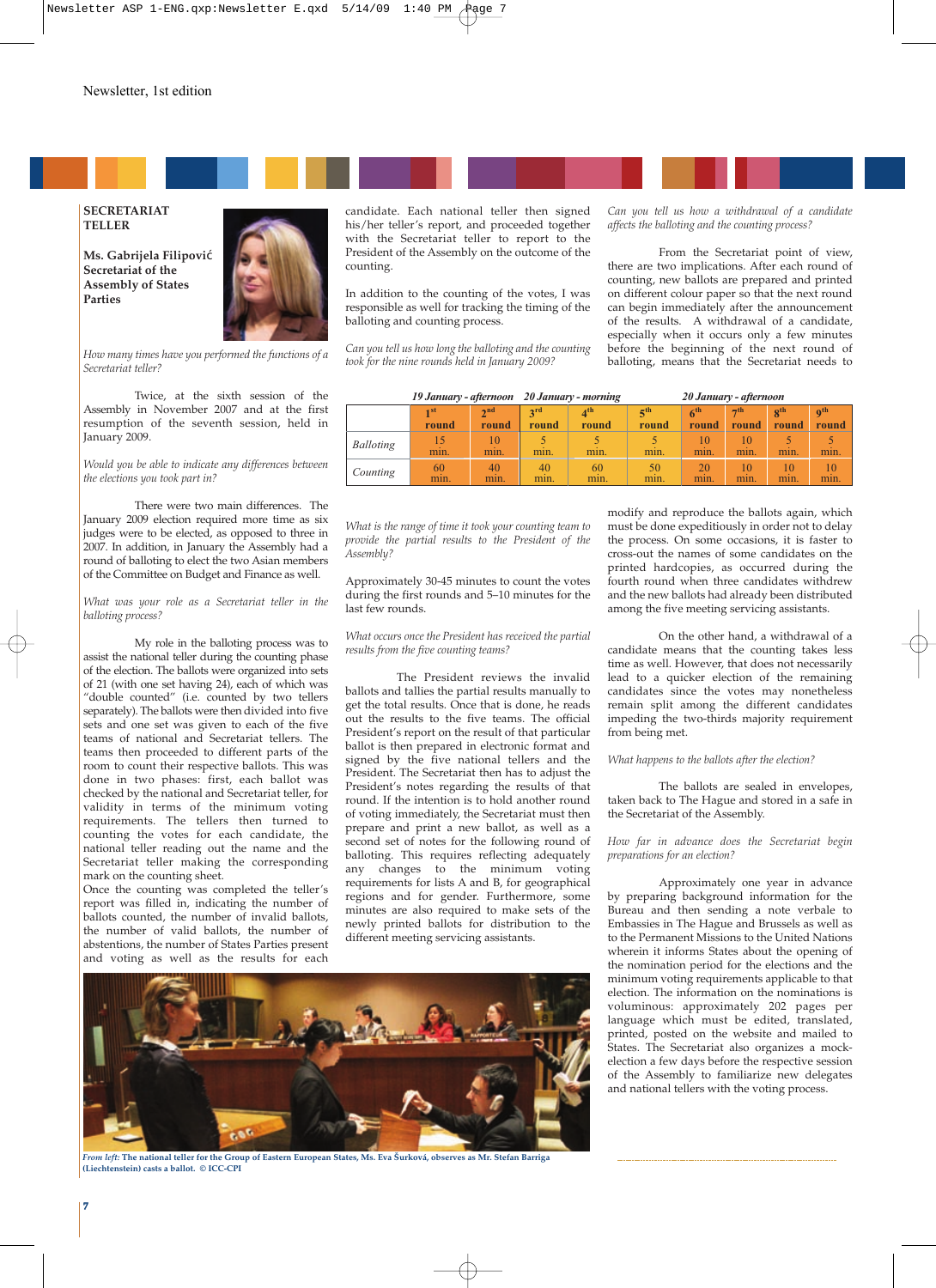

*There is some criticism resulting from comparisons between the time for trials to get started and concluded in other tribunals and the cases before the Court. How would the Court respond to those views?*

We are still in the early days, and comparisons are premature. There is a broad commitment to efficiency. The Appeals Division in which I sit, for example, is dedicated to prioritizing those interlocutory appeals on which a continuation of trial or pre-trial proceedings depend. We are also turning around appeals on a timely basis.

It should also be noted that the ICC is quite different from its predecessors in important ways. The Court has a prospective and not a retroactive mandate. This meant that upon beginning of operations, it was dealing with very current situations. Alleged crimes that had just recently been committed – all after 1 July 2002 – needed to be investigated, and the Prosecutor's investigations were taking place during active conflicts. At our sister tribunals. with the partial exception of the ICTY, most investigative work has been conducted in more stable post-conflict environments.

As the world's first permanent international criminal court, the ICC faces unique challenges. We are not focused on a single conflict or region, but must address several at once. The diversity of situations before the Court creates a diversity of challenges in many areas, including language use in the courtroom and the logistics of witness protection and transport. Unlike the ICTR, ICTY or the Special Court for Sierra Leone, the Rome Statute also provides for victim participation in the proceedings. This innovation creates challenges of a legal and logistical nature that the Court has had to work through over the course of its first judicial proceedings.

*Is the Court considering means of expediting the length of its proceedings and is there a mechanism for their periodic assessment?*

We are not yet through our first judicial cycle, but already the Court is making adjustments in order to streamline proceedings. For example, the Registry, responding to a decision by Chambers, has facilitated victims participating in the trials to have group rather than individual representation. There are constant discussions about judicial efficiency and there is a strong commitment to the Strategic plan's most important objective: conducting fair and expeditious trials. I can assure you that the judges are committed to conducting expeditious trials, foremost because this is a core right of the accused. But in some



*From left:* **Mrs. Magda Marešová and H.E. Mr. Petr Mareš, Ambassador of the Czech Republic to the Netherlands, President Sang-Hyun Song, and H.E. Mr. Jorge Lomónaco, Vice-President of the Assembly at the welcoming ceremony** 

instances speed can otherwise conflict with fairness. Then judges have a solemn duty to err on the side of the latter.

*What is the status of the Court Capacity Model (CCM), which the Court began to develop in 2004 in order to assist it in planning its proceedings?*

The Court is using the model in its planning, but the model will need to be adjusted as experience is gained through the conduct of trials. As I've mentioned, the Court has not yet completed a full judicial cycle. Once a few trials are completed, much more accurate data will feed into the model, making this a much more useful planning tool.

*As at the end of September, have all 16 judges been called to serve at the seat of the Court?*

Yes, and in fact there are now 17 judges including Judge Blattmann, who will remain for the duration of the Lubanga trial although his term otherwise would have expired earlier this year. We eagerly await the arrival of two new colleagues following the forthcoming election.

### *How do the judges interact among themselves?*

The judges work extraordinarily hard to fulfil the mandate with which they have been entrusted. Upon taking up their mandate, of course every judge first interacts with new colleagues on a professional basis. But even at this stage, they already share a deep dedication to this Court and its mission. Over time they develop much stronger professional and personal bonds. I think I can speak for all of the judges when I say that working with colleagues from diverse national and legal backgrounds is mutually stimulating and simply fascinating. Apart from the usual one-three plenary sessions each year, judges also have informal meetings to exchange views. Each member of the Presidency belongs to one of the three divisions, and this helps to facilitate interaction with the divisions and all judges between meetings.

*Are video/telephone conferences held to communicate with judges that may not be in The Hague?*

The ICC is a criminal court and sometimes important judicial decisions have to be taken within hours. Generally speaking, the judges of the Court are always contactable, even when on leave, in order to react quickly to unforeseen and urgent developments. Information technology may be an important tool in this respect. I can certainly confirm this to be the case for the Appeals Division. The President of the Court is an ex officio member of the Appeals Division, but in fulfilling important external relations duties as President, also must travel frequently. In the past and current Presidencies, there have been numerous telephone conferences to ensure that even in the absence of the President or other colleagues, appellate deliberations can stay on track.

*Are there forums where the Court's judges may exchange views with prior judges or colleagues from other tribunals?*

There are periodic meetings of the Judicial Club of The Hague, which allow judges from the ICC, the International Court of Justice, the ICTY, and the Dutch Supreme Court to exchange views and share experiences. This forum rotates among the tribunals. There are also many opportunities to meet informally around The Hague, at lectures, book signings and other events, where ideas can also be exchanged.

## **Election of judges**

*You recently asked the Bureau to expedite the election to fill judicial vacancies in order to ease the workload of the current bench. Since 2007, five judicial vacancies occurred, one the result of an untimely passing away of a judge. Does the Court have any suggestion for consideration by the Assembly in order to diminish the occurrence of such vacancies and, when necessary, to expedite filling them?*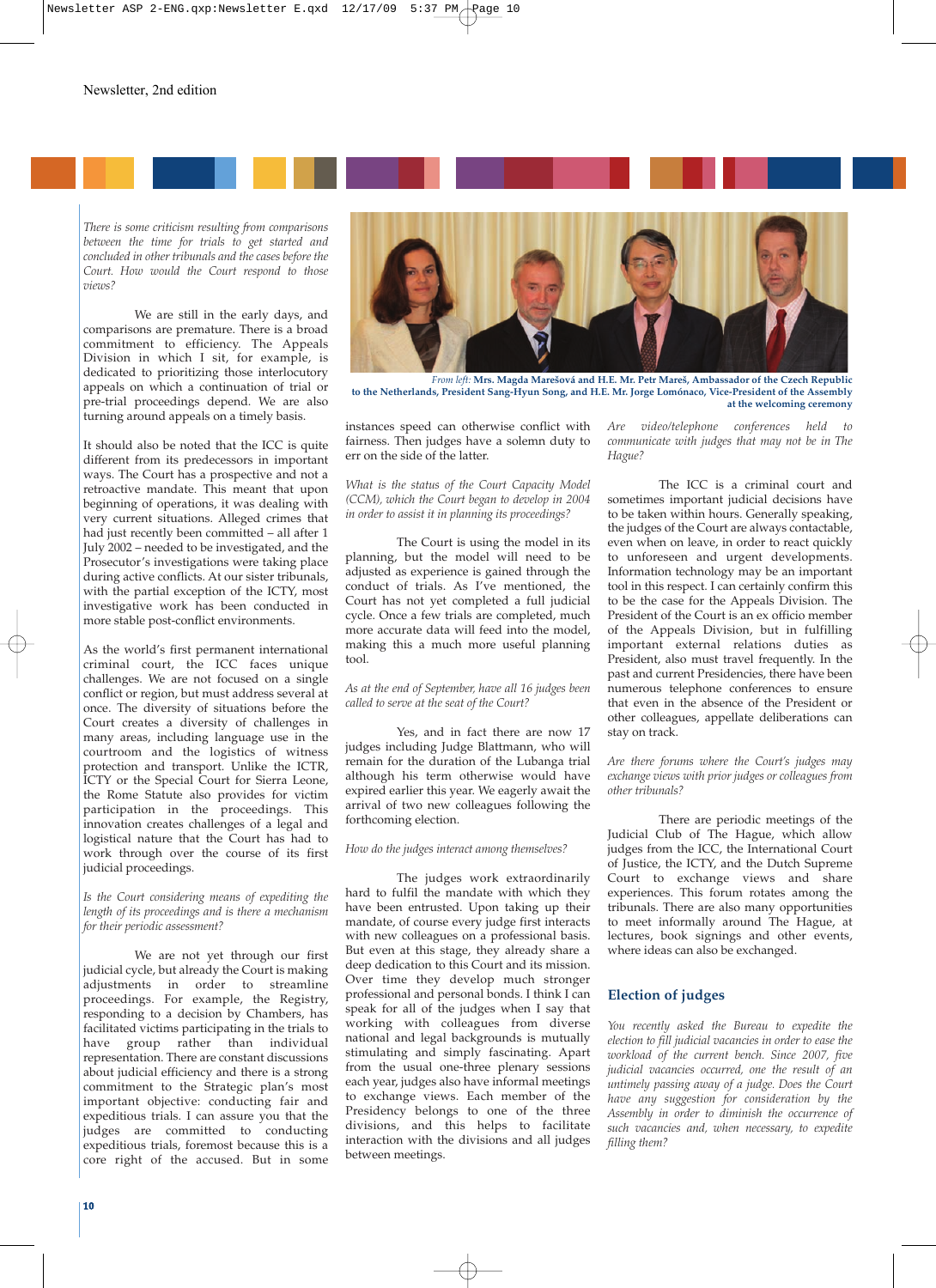

Ultimately, of course, this is a matter for the Assembly alone to decide. For the Court it is important that new judges be available to serve immediately upon being sworn in. Yet those elected are professionals of the highest calibre who understandably have many commitments at the time of their election. One way to address this challenge could be simply to move forward the elections. This would leave more time for those elected to wrap-up all of their outstanding professional commitments before being sworn in, and make it much more likely that they could take up their duties at the ICC immediately.

Another potential idea that States may wish to consider would be to develop a roster of elected judges beyond those needed for immediate openings. If feasible, this would mean that as unexpected vacancies occur, offers could be made to judges at the top of the roster without need for holding a new election. This would save States the substantial cost of holding unscheduled elections. It would also help the Court to minimize the judicial inefficiencies that arise when there are extended vacancies.

*Bearing in mind that the Rome Statute foresees a nine-year term of office for judges, is there scope for possible age limits, as in the case of the European Court of Human Rights and some national systems?*

Regardless of age, it is crucial that those elected are fit to serve in a job that comes with a heavy workload.

*The Rome Statute foresees, insofar as their background is concerned, two categories of judges: List A and list B. How has each category contributed to the Court these past six years?* 

It is imperative that the Court have professionals who are familiar with procedural and substantive law. Likewise, we need colleagues with expertise in public international law, who are on top of developing jurisprudence in the field. Their perspectives add insight that greatly enriches our decisions.

## **Governance**

*Article 38, paragraph 3 (a), of the Rome Statute entrusts the President, with responsibility for the proper administration of the Court, with the exception of the Office of Prosecutor, while paragraph 4 calls for coordination with the Prosecutor on matters of mutual concern. The most recent Report of the Committee on Budget and Finance refers to some risks ensuing from the governance structure of the Court. Can you tell us about the Court's Coordination Council and how effective it has been in addressing those issues?*

The Coordination Council, consisting of the President, Prosecutor and Registrar, meets once a month in sessions attended by the Secretariat of the ASP to discuss such matters of mutual interest as staffing, the budget, and the strategic plan. Various staff members attend to address issues within their expertise that are under current discussion. It is a useful body for the exchange of information and coordination of actions in many areas. Of course, the organs may differ on specific issues. This is inherent in the Court's governing structure, and is an inevitable consequence of the independence of the judiciary and that of the Prosecutor. The Coordination Council itself identified this risk in 2006 as something to be aware of and to address. At the outset, some argued that the OTP should have an entirely separate administration precisely to avoid conflicts. However, in the interests of efficiency, it was deemed that the OTP should rely on common services from the Registry. This requires close coordination, and frank open communication. Roles and mandates are not always clear, but operationally the different organs work well together in practice. Our role as the Coordination Council is to ensure the framework is in place and well-enough understood for our staff to go about their business. The CBF has requested a report from the Presidency on efforts to achieve clarity on the responsibilities of the organs and a common understanding between them. I will continue efforts in this area and report in April.

## **Role of the Presidency**

*Can you explain the means by which the Court as a whole and the Presidency in particular coordinates and contributes to outreach objectives? Are some judges assigned to undertake such as role on the basis of language, region and specialization?*

I view outreach in the situation countries as a core element of this Court's work. If justice is not seen to be done in the communities most affected by our judicial activities, then our efforts lose much of their

meaning. The Public Information and Documentation Section (PIDS) of the Registry is in charge of outreach. Working through field offices and staff in The Hague, PIDS maintains two-way communication with affected societies. I am always willing to assist in any way possible. For example, recently I answered questions on video posed by participants in an outreach event in the DRC. The video with my answers, part of the outreach programme's "Ask the Court" series, was then later screened in those same communities.

The term "outreach" is sometimes understood in a broader sense to describe all interactions by Court officials to increase understanding of the ICC's mandate and activities. In this sense, the Presidency has been very engaged. Vice Presidents Diarra, Kaul and I have travelled to many countries, meeting with senior officials, speaking at events, and giving media interviews. However, the Presidency receives more invitations than can be accommodated. Some of these are passed to other judges, who then can represent the Court when their judicial schedules allow. The language of a country or specific event may dictate which judge is asked to attend.

#### *What are the key outcomes of the trip to Africa you undertook earlier this year?*

In June I travelled to the United Republic of Tanzania, South Africa, Lesotho and Botswana. In the United Republic of Tanzania, Lesotho and Botswana I had meetings with senior officials including Heads of State/Government, Ministers of Foreign Affairs and Justice, and Attorneys General. My visit to each country was very much appreciated and I was warmly received, with all courtesies extended.

These meetings provided valuable opportunities to thank States for their support of the Court and listen to their views. It also gave me a chance to provide an update on the Court's activities. In meetings I emphasized the Court's judicial nature and the need for it



**President Song presents the report of the ICC to the United Nations General Assembly on 29 October 2009**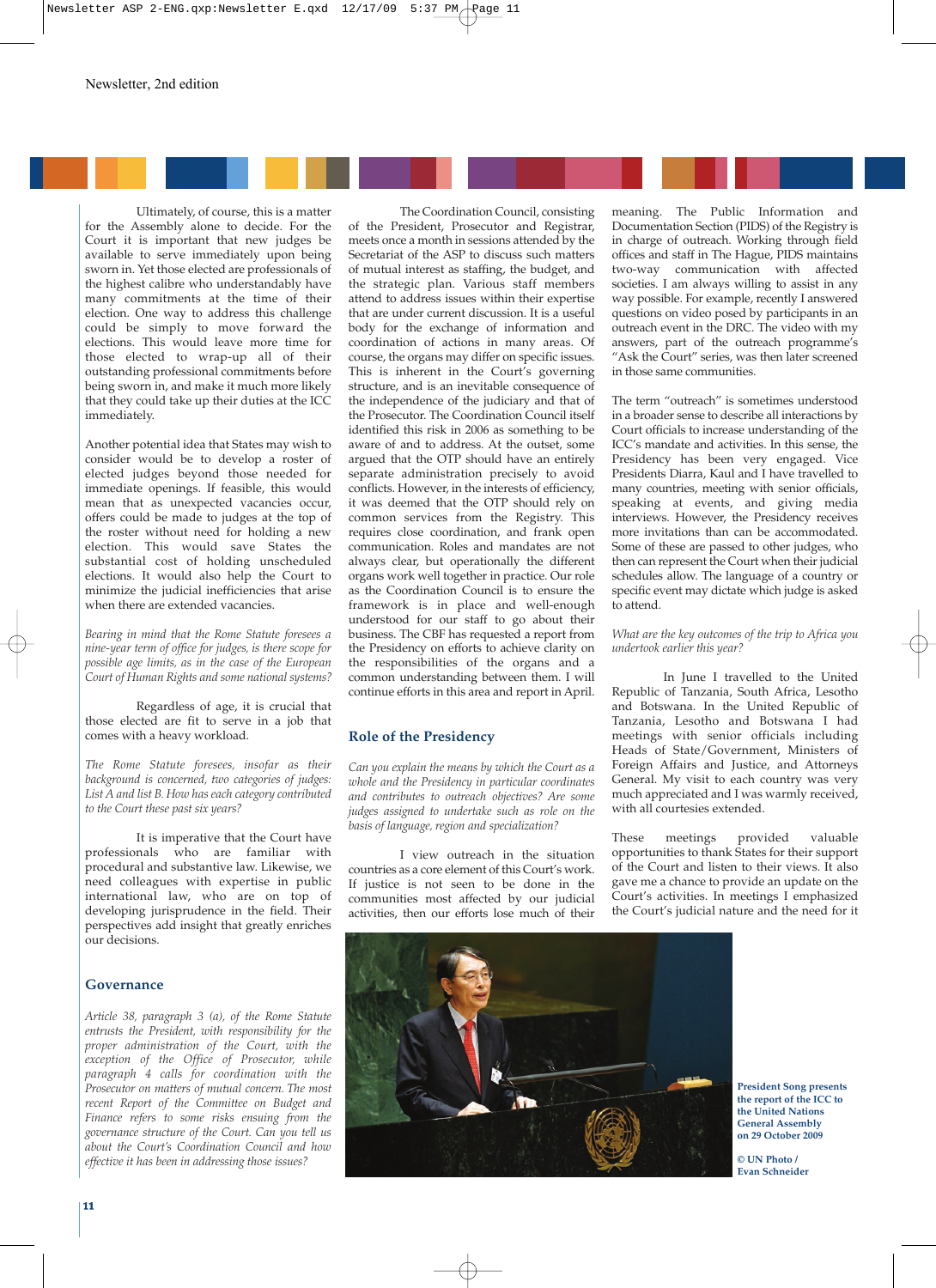

## **National teller : Interview with Ms. Glenna Cabello de Daboin**



## **Counsellor, Permanent Mission of the Bolivarian Republic of Venezuela to the United Nations**

*This is the second time that you have taken part in the election of judges as a national teller. How would you compare these latest elections with the previous ones, where six judges were elected?*

Although only two judges were elected on this occasion, the process was a long one and the results were eagerly awaited, just as with the last elections in New York.

This is the first time the elections have been held in The Hague. Do you see any difference, in terms of the substance or of form, in these elections, compared to those held at United Nations Headquarters?

I didn't notice any overall differences as to the substance or form of the elections; both were held in accordance with established guidelines, and no one would question the results.

*The balloting for the vacancy assigned to the GRULAC region ended with votes being dispersed among the four candidates from the region. Do you believe that in future* *this situation could be avoided by having fewer candidates put forward?*

It depends on how you look at the situation. Admittedly, it could be said that it would be preferable to nominate fewer candidates in cases where the election is for just one judge for the region, so that the integrity of that region is not called into question. Fortunately, this did not happen and, despite everything, once it became sufficiently clear who was likely to win, the balance swung in that direction. However, at the same time, and I think that this how the region views it, the number of candidates reflects the commitment of the States Parties of the GRULAC region to the International Criminal Court and to the Rome Statute, and, as representative of the region, I found that situation satisfactory.

*What do you think of the fact that the majority of judges are women?*

Without taking a feminist position on this issue, I am very pleased that women are beginning to hold such high ranking and important offices. And I wish them all much success in their duties. In some countries, gender equality is State policy; and in many the government is in the hands of women, including the Presidency of the Republic.

### *Are female delegates following Court issues at the United Nations particularly sensitive to gender issues?*

Actually I do not believe that female delegates are more interested in gender issues, but I can assure you that each of the delegates following the International Criminal Court at the United Nations does so with much pride and dedication, as we know and understand how important the Court is for international peace and justice.

*Generally speaking, how complicated is it to participate in meetings and parallel events at an Assembly session in The Hague, as opposed to in New York?* 

The session in The Hague was not complicated, but exhausting. The difference between the two sessions lies without any doubt in the number of meetings and parallel sessions, which makes the session in The Hague more rewarding. I hope that we will enjoy the same dynamic next year, at the ninth session of the Assembly of States Parties in New York.

*In The Hague, the Assembly works on Saturday too, but were you still able to get to visit the town and the Netherlands?*

Yes, on the Sunday I was able to go to Amsterdam, and I visited the van Gogh museum, and over and above fully enjoying this great painter's exhibition, I was pleasantly surprised because an exhibition was also being held of the Belgian painter Alfred Stevens, whom I consider one of my favourites. I was also able to make a boat trip through the canals, filled not only with wonderful sights but also with plenty of history.

#### *Do you have any stories you would like to share with us?*

Well, had the Assembly lasted a few more days, I would have been fit to compete in any hurdling event. My delegation was seated in the middle of the row, and to get out without disturbing the other delegations you had to jump over the seats. At first only the men did so, but the female delegates in that row ended up doing the same too.

## **National tellers**

The election of the judges is by secret ballot, under the responsibility of the President of the Assembly, with the assistance of five national tellers (see ASP Newsletter #1).







*From left:*

- **Mr. Draganco Apostolovski**
- **(The former Yugoslav Republic of Macedonia) Ms. Glenda Cabello de Daboin**
- **(Bolivarian Republic of Venezuela)**
- **Mr. Herman Benjamin Van Heerden (South Africa)**
- **Mr. Fabio Rossi (Netherlands)**
- **Mr. Akram Harahsheh (Jordan), national tellers, and Ms. Gabrijela Filipović, Secretariat teller.**

**33**